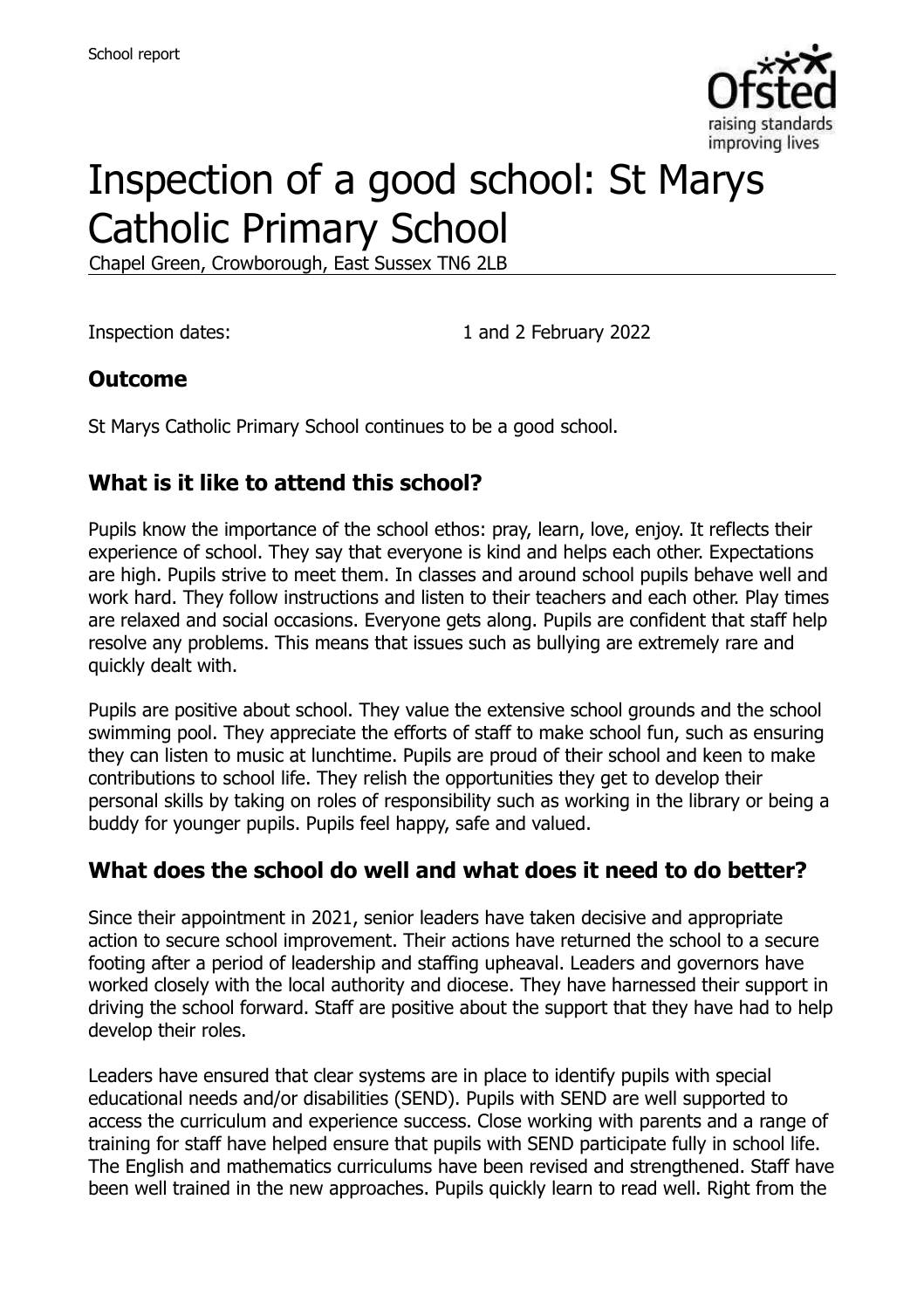

start of Reception, children regularly learn phonics and apply their skills using books that help them to be successful. Any pupils that fall behind are quickly identified and given the help they need to catch up.

Pupils deepen their reading fluency and understanding well as they move into key stage 2. The school's carefully curated selection of 'doorway books' ensures that pupils experience a wide range of genres and authors. This supports them well in developing a love of reading.

The mathematics curriculum is effective. In Reception, children are encouraged to explain their thinking about numbers and patterns. As they move through the school pupils recall and apply their number facts well. They relish the regular opportunities to apply them, for example by solving the birthdays challenges in assemblies. Pupils are confident when using a range of calculation methods. They can choose the best ones to solve a range of problems. Careful and regular assessment is helping to identify any gaps in knowledge, including those due to the pandemic. Pupils who need additional support, including those with SEND, are given the help they need to experience success.

The revision of the curriculum in subjects other than English and mathematics, while underway, has not yet been completed. Pupils enjoy the wider curriculum. They are attentive and behave well, which helps them to learn. Pupils remember some of the exciting experiences such as experiments with eggs or making vehicles. However, in some subjects, these experiences are not yet connected by a clear enough framework to set out what and when pupils will learn new content. Pupils are not consistently learning or remembering knowledge as well in the wider curriculum as they do in English and mathematics.

Pupils benefit from a carefully considered approach to personal development. They learn about themselves and others. Pupils enjoy the regular and close affiliations with the church. They are interested in the views and beliefs of a range of religions. Pupils value the chance to learn about and support a range of charities. They benefit from opportunities to lead assemblies to share information, or arrange special days such as pyjama days to raise funds.

### **Safeguarding**

The arrangements for safeguarding are effective.

Regular training ensures that all staff know how to identify the signs that pupils may be at risk of harm. Leaders regularly review records to help them spot any emerging patterns. They act swiftly to source relevant external support to help vulnerable pupils and their families. All appropriate checks are carefully completed to ensure the suitability of staff.

The curriculum provides regular opportunities for pupils to learn how to keep themselves safe, including when online. Leaders ensure that pupils know how to seek help if they have any worries. Pupils are confident that staff will listen and respond to any concerns.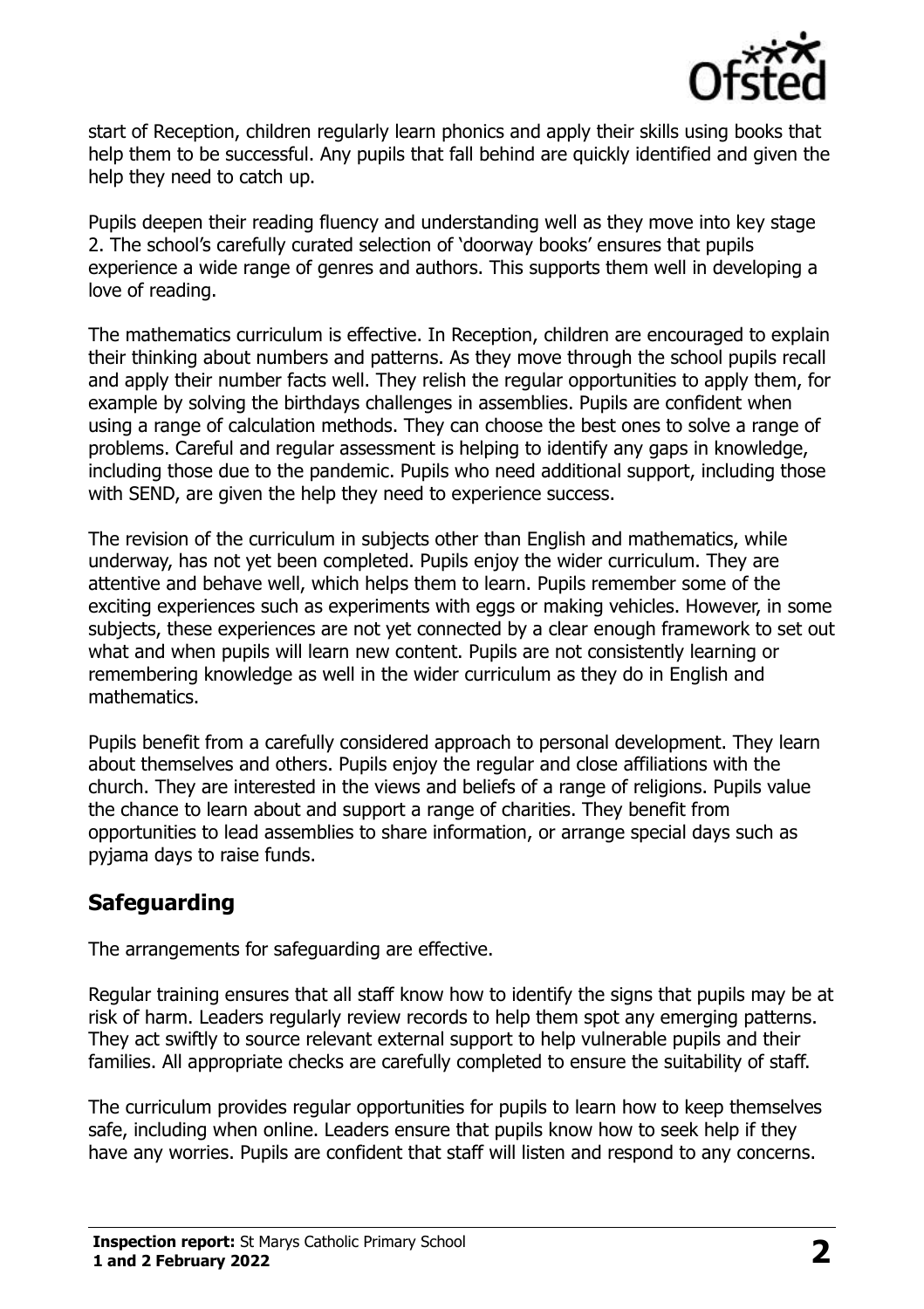

# **What does the school need to do to improve?**

# **(Information for the school and appropriate authority)**

■ The school's curriculum is not yet sufficiently well planned and sequenced in some subjects in the wider curriculum. This means that pupils are not consistently learning and remembering as well in some subjects as they do in English and mathematics. However, it is clear from leaders' actions that they are in the process of bringing this about, and are making any necessary amendments in response to the pandemic. Leaders should continue to revise the foundation curriculum, ensuring that they identify clearly what pupils should learn and remember and the order in which they will learn new knowledge. For this reason, the transitional arrangements have been applied.

#### **Background**

When we have judged a school to be good, we will then normally go into the school about once every four years to confirm that the school remains good. This is called a section 8 inspection of a good or outstanding school, because it is carried out under section 8 of the Education Act 2005. We do not give graded judgements on a section 8 inspection. However, if we find evidence that a school would now receive a higher or lower grade, then the next inspection will be a section 5 inspection. Usually this is within one to two years of the date of the section 8 inspection. If we have serious concerns about safeguarding, behaviour or the quality of education, we will deem the section 8 inspection as a section 5 inspection immediately.

This is the second section 8 inspection since we judged the school to be good in December 2012.

#### **How can I feed back my views?**

You can use [Ofsted Parent View](https://parentview.ofsted.gov.uk/) to give Ofsted your opinion on your child's school, or to find out what other parents and carers think. We use information from Ofsted Parent View when deciding which schools to inspect, when to inspect them and as part of their inspection.

The Department for Education has further [guidance](http://www.gov.uk/complain-about-school) on how to complain about a school.

If you are the school and you are not happy with the inspection or the report, you can [complain to Ofsted.](https://www.gov.uk/complain-ofsted-report)

### **Further information**

You can search for [published performance information](http://www.compare-school-performance.service.gov.uk/) about the school.

In the report, '[disadvantaged pupils](http://www.gov.uk/guidance/pupil-premium-information-for-schools-and-alternative-provision-settings)' refers to those pupils who attract government pupil premium funding: pupils claiming free school meals at any point in the last six years and pupils in care or who left care through adoption or another formal route.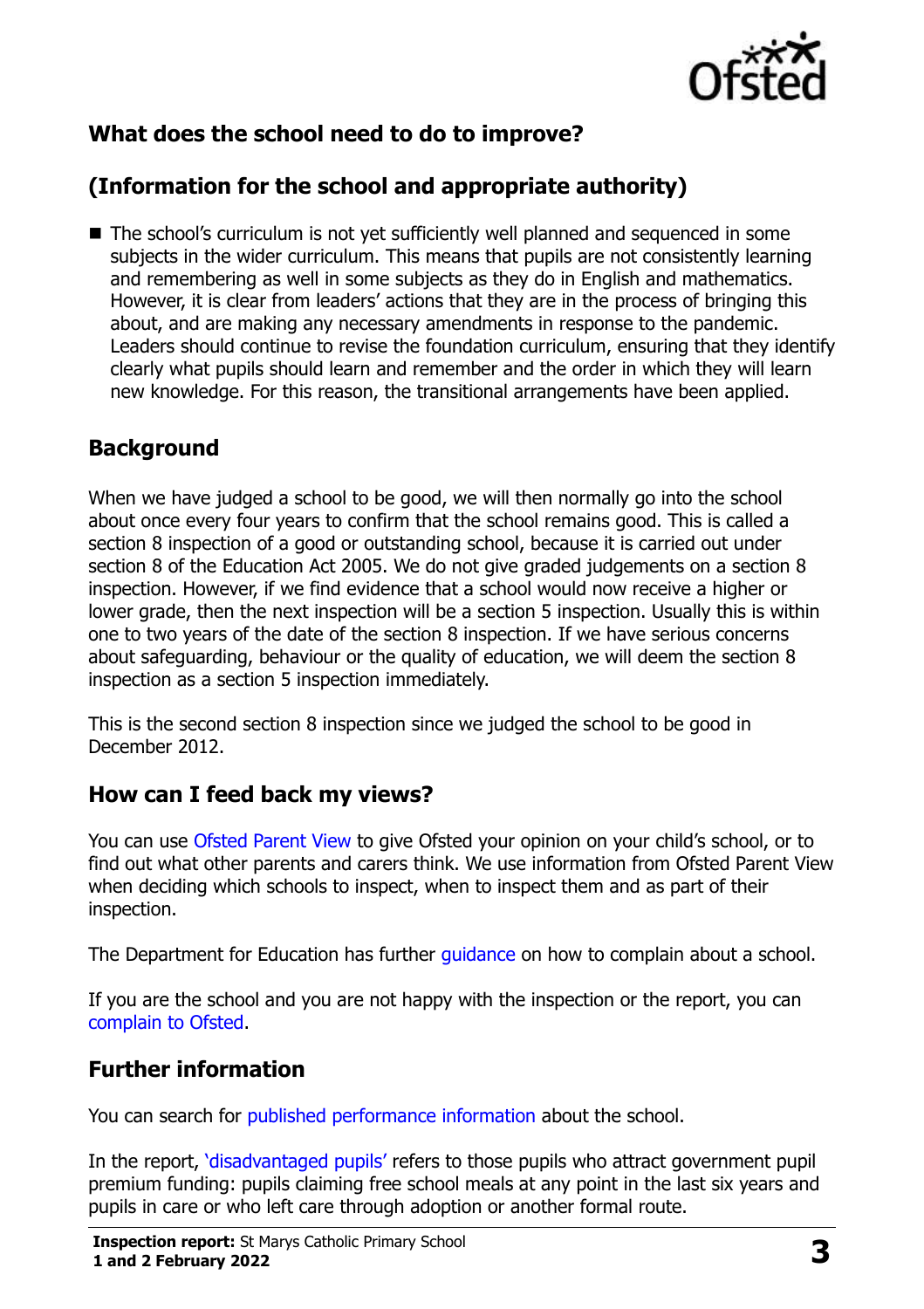

#### **School details**

| Unique reference number             | 114566                                                               |
|-------------------------------------|----------------------------------------------------------------------|
| <b>Local authority</b>              | <b>East Sussex</b>                                                   |
| <b>Inspection number</b>            | 10207117                                                             |
| <b>Type of school</b>               | Primary                                                              |
| <b>School category</b>              | Voluntary aided                                                      |
| Age range of pupils                 | 4 to 11                                                              |
| <b>Gender of pupils</b>             | Mixed                                                                |
| Number of pupils on the school roll | 218                                                                  |
| <b>Appropriate authority</b>        | The governing body                                                   |
| <b>Chair of governing body</b>      | Lorna Buckwell                                                       |
| <b>Headteacher</b>                  | Carol Scanlon                                                        |
| Website                             | www.stmarysrc.e-sussex.sch.uk                                        |
| Date of previous inspection         | 31 January 2017, under section 8 of the<br><b>Education Act 2005</b> |

### **Information about this school**

- St Mary's Primary School is a Catholic voluntary aided school. It is part of the Catholic Diocese of Arundel and Brighton. The last denominational Catholic school inspection was carried out in October 2021.
- Following a period of interim leadership, the current headteacher and deputy headteacher were appointed in January and April 2021 respectively.
- The school does not currently use any alternative provision.

### **Information about this inspection**

- This was the first routine inspection the school received since the COVID-19 pandemic began. The inspector discussed the impact of the pandemic with leaders and has taken that into account in their evaluation of the school.
- During the inspection, the inspector met regularly with senior leaders. Meetings were also held with other school leaders, including the special educational needs coordinator. The inspector held a meeting with members of the governing body, including the chair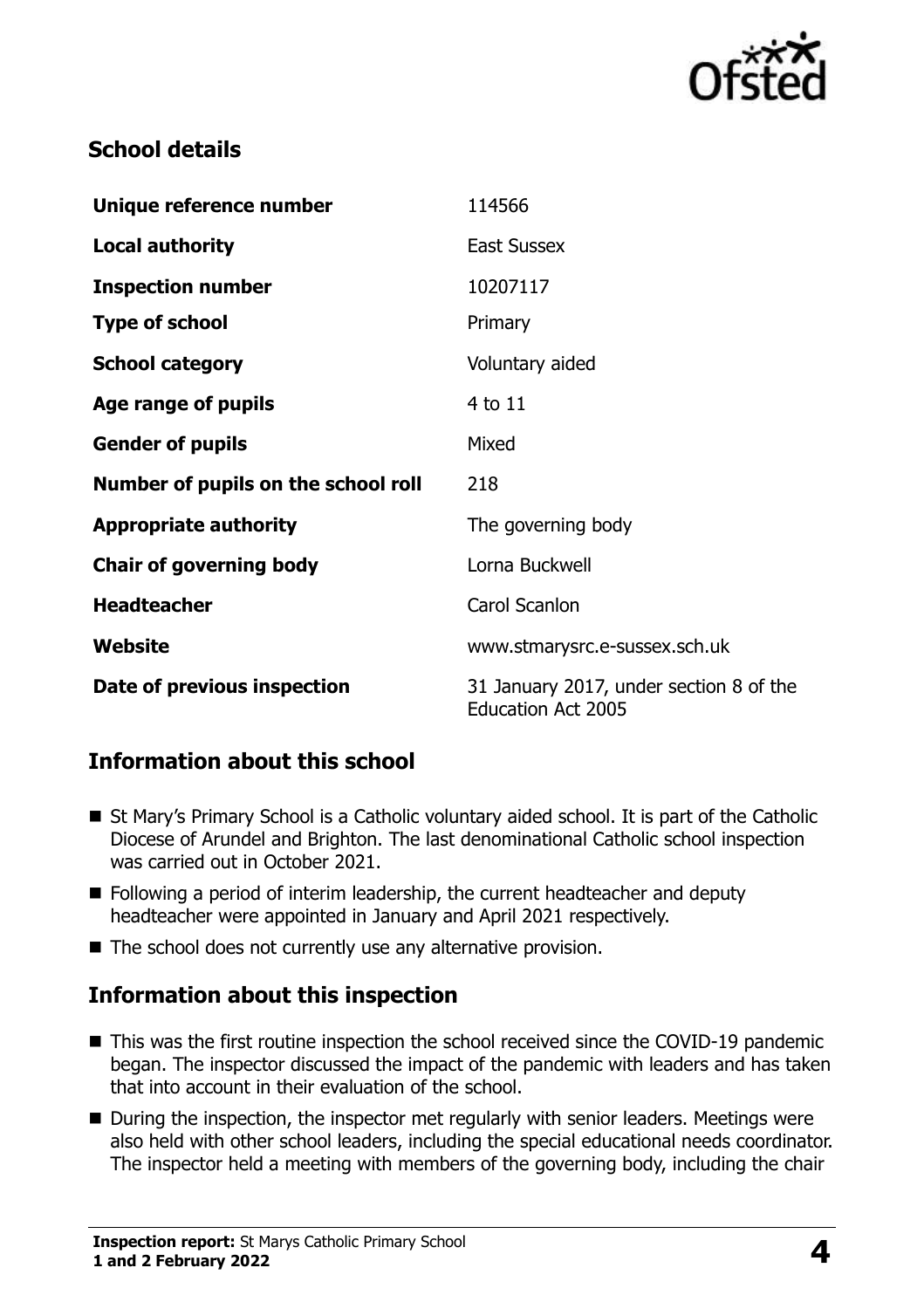

of governors. The inspector also held telephone conversations with representatives from the local authority and the diocese.

- The inspector carried out deep dives in these subjects: reading, mathematics and design technology. For each deep dive, the inspector discussed the curriculum with subject leaders, visited a sample of lessons, spoke to teachers, spoke to some pupils about their learning and looked at samples of pupils' work. The inspector listened to some pupils reading.
- To inspect safeguarding, the inspector reviewed safeguarding records, including the single central record and appointment procedures. The inspector spoke with staff about their safeguarding training and spoke with pupils about the support they have in understanding how to keep safe.
- The inspector reviewed the responses to Ofsted's parent, pupil and staff surveys.
- $\blacksquare$  The inspector met with staff to gather their views about the school, including discussions about workload and well-being. The inspector completed a tour of the school with pupils and spoke to them during lessons and at other times of the school day.

#### **Inspection team**

Deborah Gordon, lead inspector **Conservation** Ofsted Inspector